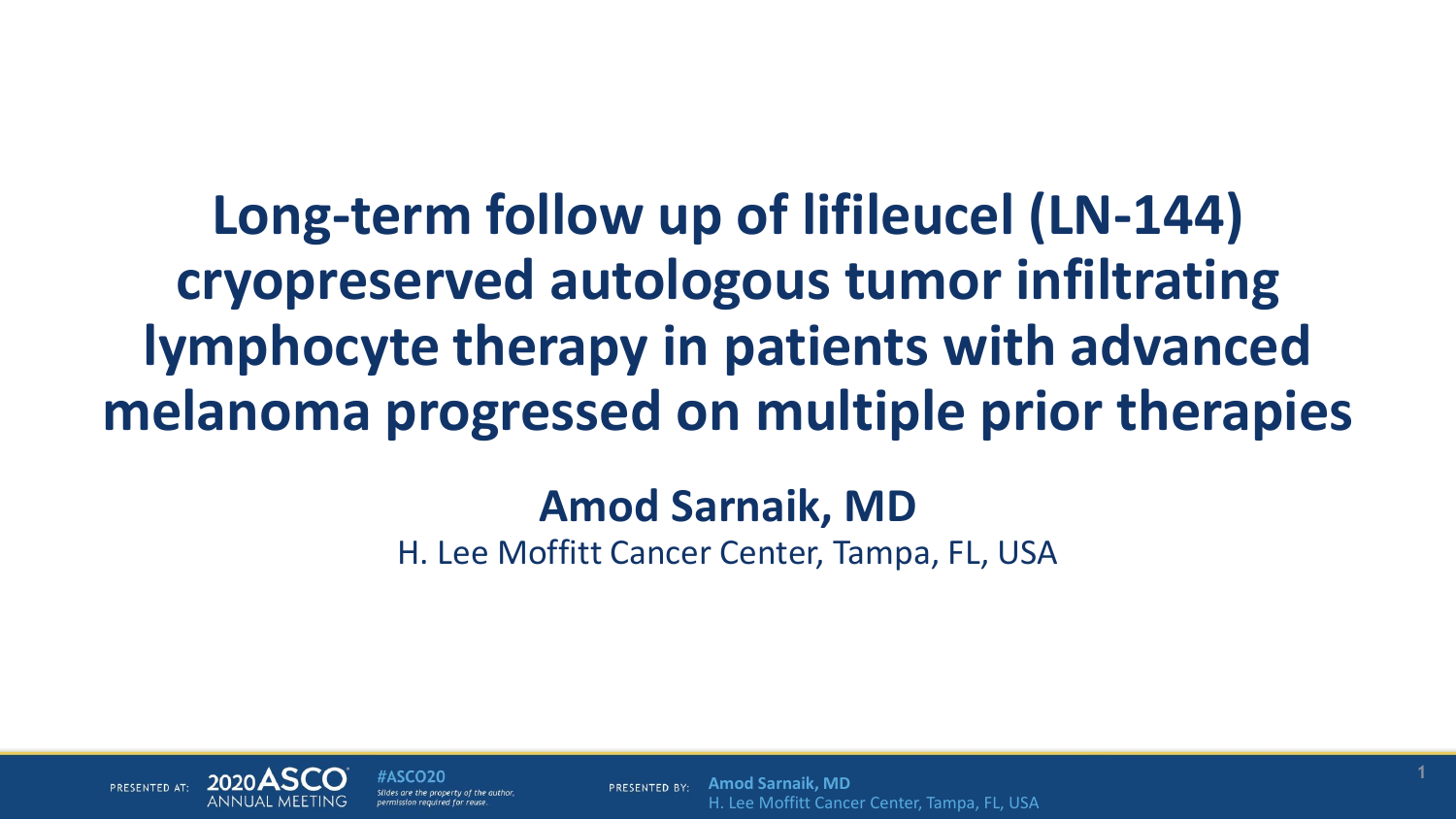# **Presenter Disclosure Information**

### **Amod Sarnaik, MD**

The following relationships exist related to this presentation:

- Consulting or Advisory Role: *B4CC, Iovance Biotherapeutics*
- Research Funding: *Genentech (Inst); Iovance Biotherapeutics (Inst); Provectus (Inst)*
- Patents, Royalties, Other Intellectual Property: *Compositions and methods for improving tumor-infiltrating lymphocytes for adoptive cell therapy, filed March 20, 2014 U.S. Patent Application No. 61/955,970 and second Application No. 61/973,002 (Inst)*

This study is sponsored by Iovance Biotherapeutics, Inc.



des are the property of the autho permission required for reu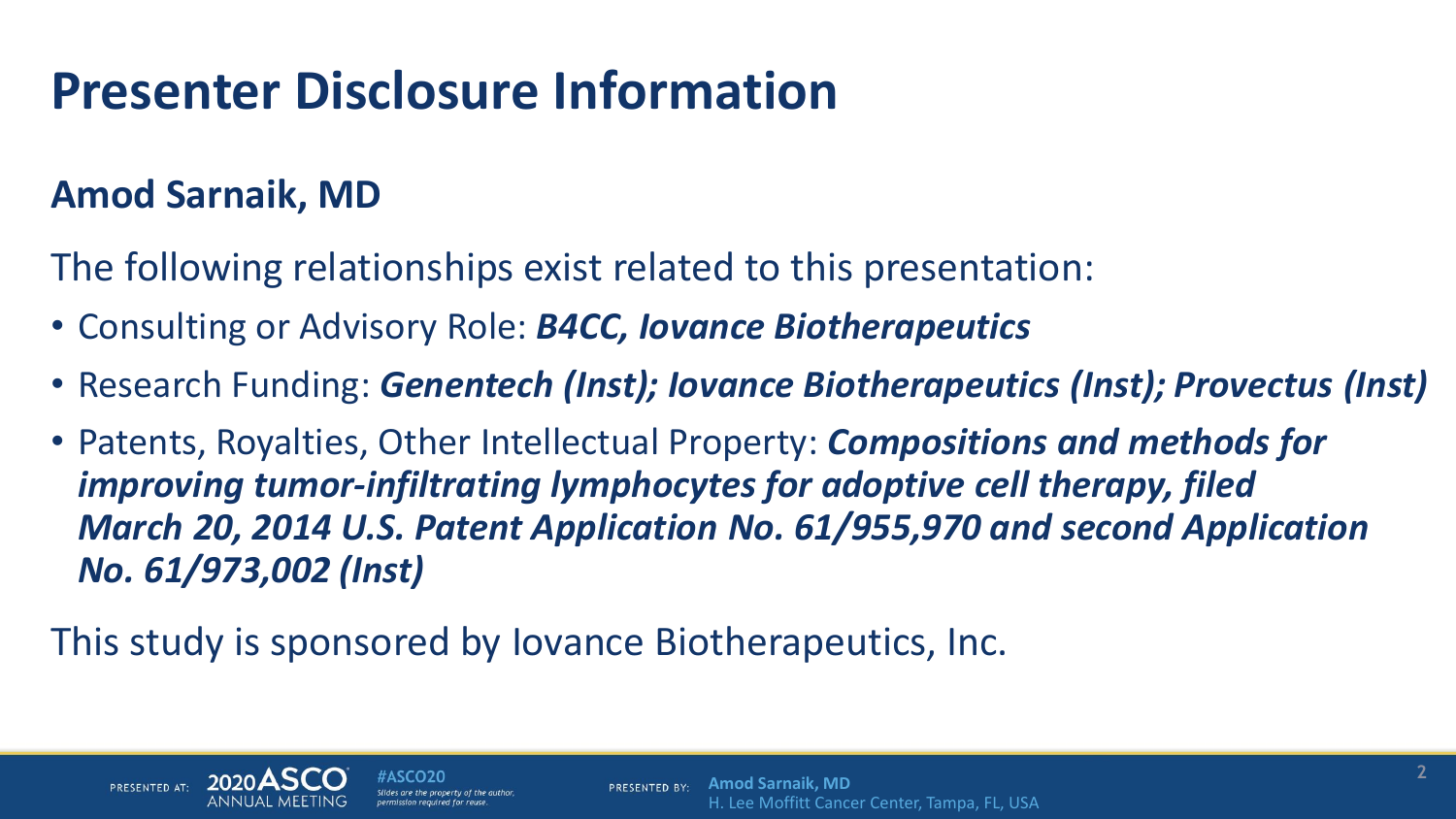# **Iovance C-144-01: Background**

- There are currently no approved agents for patients with metastatic melanoma whose disease progressed after immune checkpoint inhibitors (ICIs) and BRAF/MEK inhibitors
- In patients who are either primary refractory or develop resistance to ICI, retreatment with ICIs or chemotherapy has demonstrated poor objective response rate (ORR) between  $4\%$ -10% $(1-2)$  and a median OS of  $\sim$ 7-8 months<sup>(3-4)</sup>
- Adoptive cell therapy utilizing tumor-infiltrating lymphocytes (TIL) has demonstrated antitumor efficacy with durable long-term responses in heavily pretreated patients<sup>(5)</sup>
- **C-144-01** (NCT02360579) is a global Phase 2, open-label, multicohort, multicenter study:
	- Investigational agent: centrally manufactured and cryopreserved autologous TIL product, lifileucel (LN-144)
	- Patient population: unresectable or metastatic melanoma who have progressed on checkpoint inhibitors and BRAF/MEK inhibitors (if BRAF mutant)
	- Manufacturing method: central manufacturing of cryopreserved TIL, 22 day duration, Gen 2

(1) Larkin J, Minor D, D'Angelo S, et al. Overall Survival in Patients With Advanced Melanoma Who Received Nivolumab Versus Investigator's Choice Chemotherapy in CheckMate 037: A Randomized, Controlled, Open-Label Phase III Trial. *J Clin Oncol.* 2018;36:383-90.

(2) Keytruda (pembrolizumab) presecribing information. Whitehouse Station, NJ: Merck & Co., Inc.; 2019.

(3) Goldinger SM, Lo S, Hassel JC, et al. The utility of chemotherapy after immunotherapy failure in metastatic melanoma: A multicenter case series. *J Clin Oncol*. 2018;36:e21588-e.

(4) Kirchberger MC, HauschildA, Schuler G, Heinzerling L. Combined low-dose ipilimumab and pembrolizumab after sequential ipilimumab and pembrolizumab failure in advanced melanoma. *Eur J Cancer.* 2016;65:182-4. (5) Rosenberg SA, Yang JC, Sherry RM, et al. Durable complete responses in heavily pretreated patients with metastatic melanoma using T-cell transfer immunotherapy. *Clin Cancer Res.* 2011;17:4550-7.

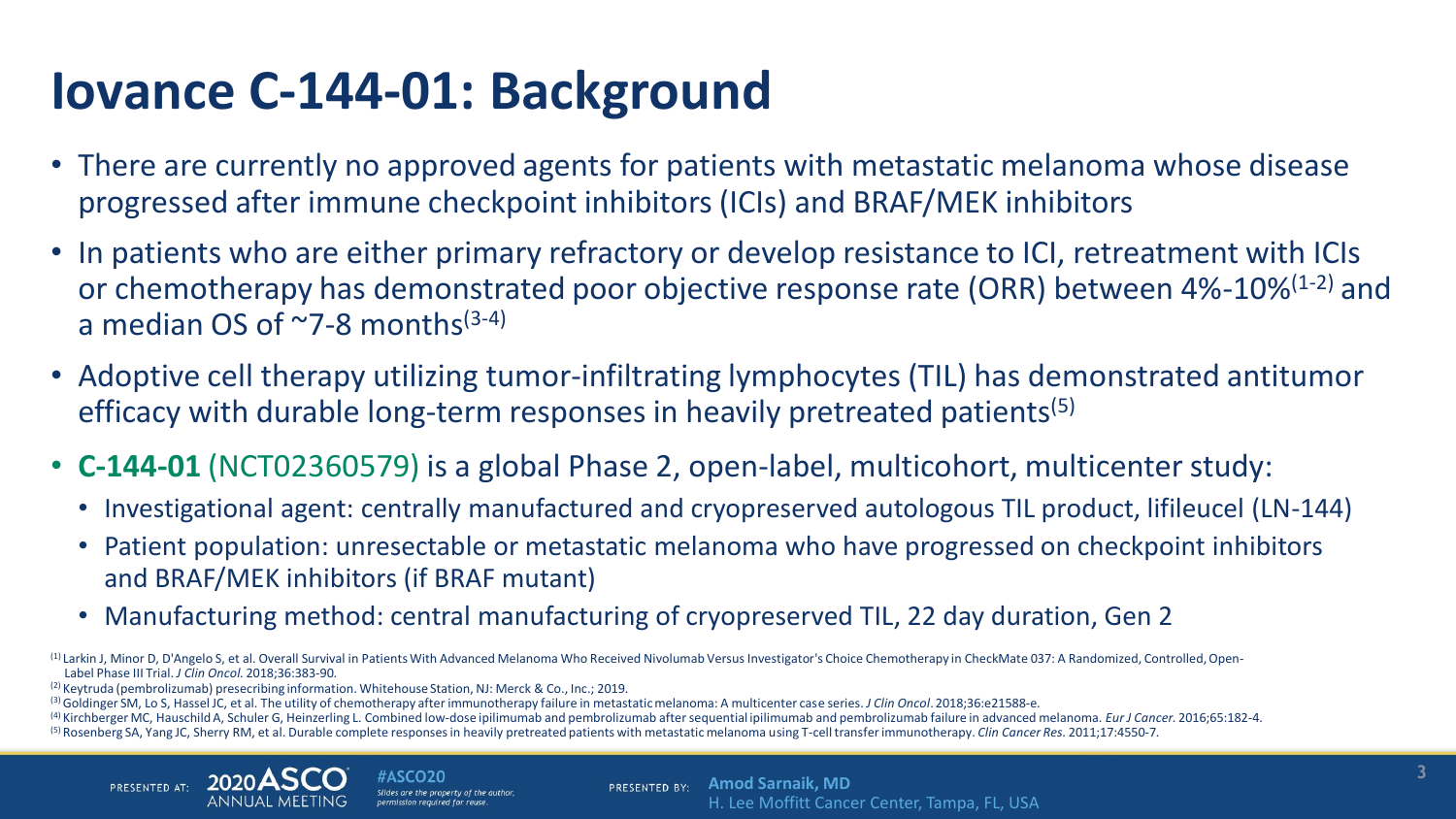# **Iovance C-144-01 Study Design**

Phase 2, multicenter study to assess the efficacy and safety of autologous Tumor Infiltrating Lymphocytes (lifileucel) for treatment of patients with metastatic melanoma (NCT02360579)



### **Cohort 2 Endpoints:**

- Primary: Efficacy defined as investigator-assessed Objective Response Rate (ORR) following RECIST 1.1
- Secondary: Safety and efficacy

### **Other Key Eligibility Criteria:**

- One tumor lesion resectable for TIL generation  $(^{\sim}1.5cm$  in diameter) and  $\geq$  one tumor lesion as target for RECIST 1.1 assessment
- Age  $\geq$  18 years at the time of consent
- ECOG Performance Status of 0-1

### **Methods:**

- Data Extract: 23 April 2020 for Cohort 2
- Cohort 2 Safety and Efficacy sets: 66 patients who underwent resection for the purpose of TIL generation and received lifileucel infusion



#ASCO20 des are the property of the autho permission required for reus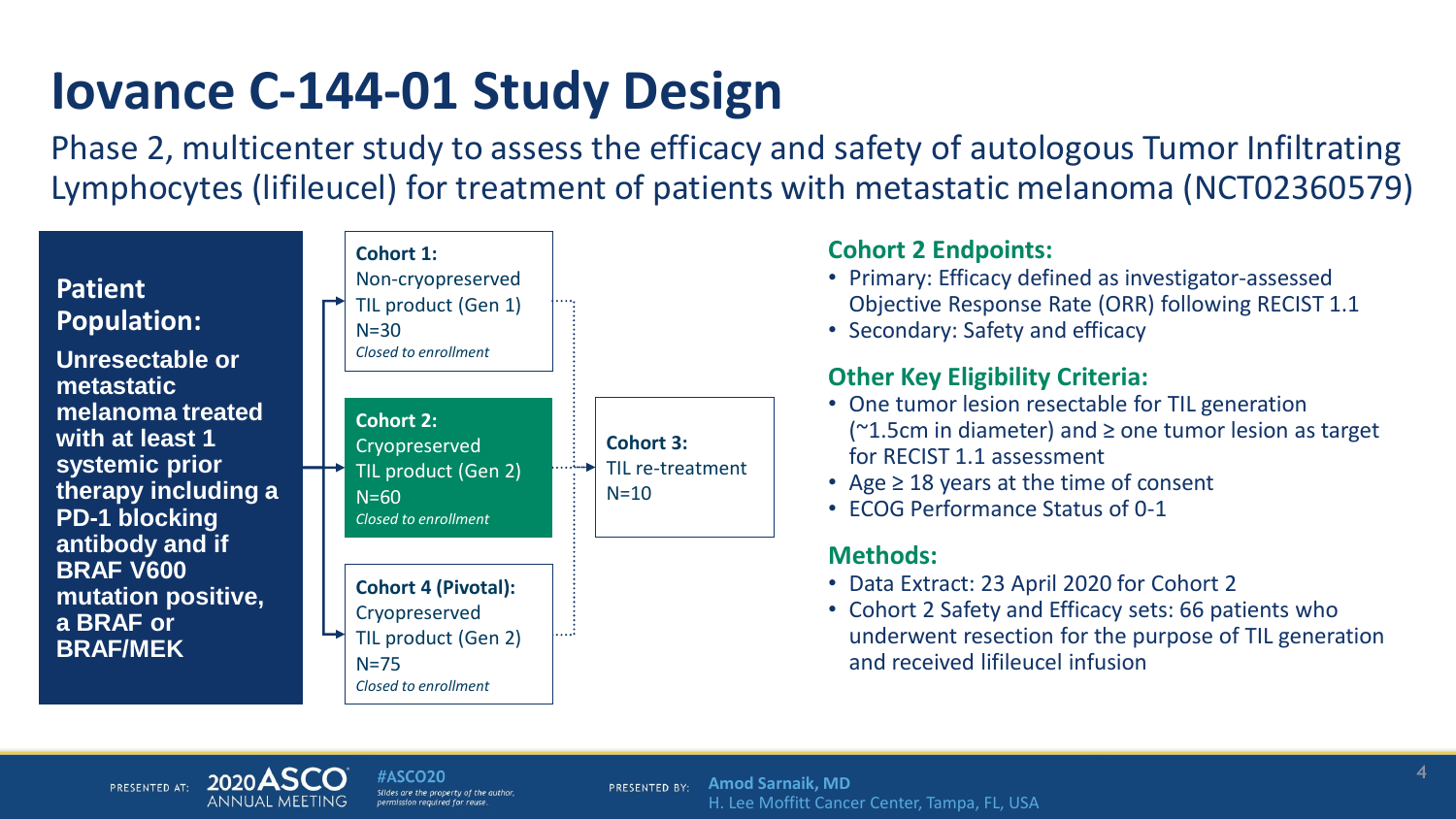# **C-144-01 Cohort 2 Patient Characteristics**

| <b>CHARACTERISTIC</b>                            | Cohort 2, N=66, (%) | <b>CHARACTERISTIC</b>                                 | Cohort 2, N=66, (%) |
|--------------------------------------------------|---------------------|-------------------------------------------------------|---------------------|
| Gender, n (%)                                    |                     | BRAF Status, n (%)                                    |                     |
| Female                                           | 27(41)              | Mutated V600                                          | 17(26)              |
| Male                                             | 39 (59)             | Wild Type                                             | 45 (68)             |
| Age, years                                       |                     | Unknown                                               | 3(5)                |
| <b>Median</b>                                    | 55                  | Other                                                 | 1(2)                |
| Min, Max                                         | 20, 79              | Baseline LDH (U/L)                                    |                     |
| Prior therapies, n (%)                           |                     | Median                                                | 244                 |
| Mean # prior therapies                           | 3.3                 | 1-2 times ULN                                         | 19(29)              |
| Anti-CTLA-4                                      | 53 (80)             | > 2 times ULN                                         | 8(12)               |
| Anti-PD-1                                        | 66 (100)            | Target Lesions Sum of Diameter (mm)                   |                     |
| <b>BRAF/MEK</b>                                  | 15(23)              | Mean (SD)                                             | 106(71)             |
| Progressive Disease for at least 1 prior therapy |                     | Min, Max                                              | 11, 343             |
| Anti-CTLA-4                                      | 41 $(77^{(1)})$     | Number of Target and Non-Target Lesions (at Baseline) |                     |
| Anti-PD-1                                        | 65 (99)             | >3                                                    | 51(77)              |
| Baseline ECOG score, n (%)                       |                     | Mean (SD)                                             | 6(2.7)              |
| 0                                                | 37(56)              | Patients with Baseline Liver and/or Brain Lesions     | 28(42)              |
|                                                  | 29(44)              |                                                       |                     |

### **Cohort 2 patients have:**

- 3.3 mean prior therapies, ranging from 1-9
- High tumor burden at baseline: 106 mm mean sum of diameters of the target lesions

(1) The denominator is the 53 patients who received prior anti-CTLA-4.



#ASCO20 ilides are the property of the author. permission required for reuse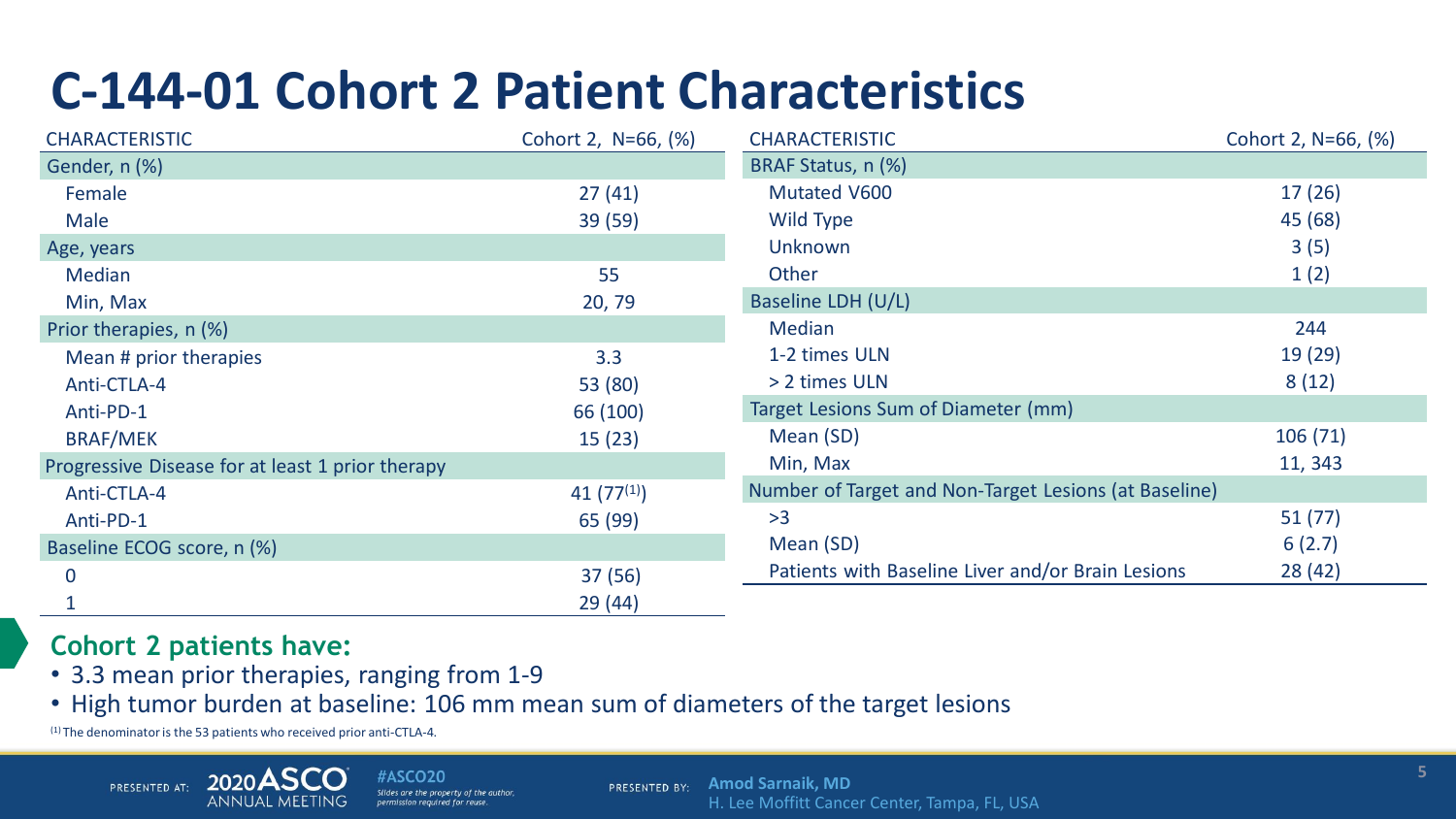### **Study Overview and Procedures**



### **Patient Intake Surgical Resection NMA-LD TIL Infusion**

The process begins with surgical resection of a tumor lesion (~1.5 cm in diameter). The tumor lesion is shipped to a Central GMP facility and undergoes a 22-day process that generates a cryopreserved TIL infusion product.

TIL were generated from **skin, lymph nodes, liver, lung, peritoneal, musculoskeletal, breast, and other organs.**



Patient undergoes nonmyeloablative lymphodepletion: Cyclophosphamide followed by fludarabine.



Patient receives one time treatment of expanded and activated lifileucel TIL product infusion.



Following lifileucel, patients complete a short course of up to 6 doses of interleukin-2 (IL-2) infusions , to enhance the antitumor activity of the TIL.

### **IL-2 Infusions Recovery/Discharge**





#ASCO20 Slides are the property of the author. permission required for reuse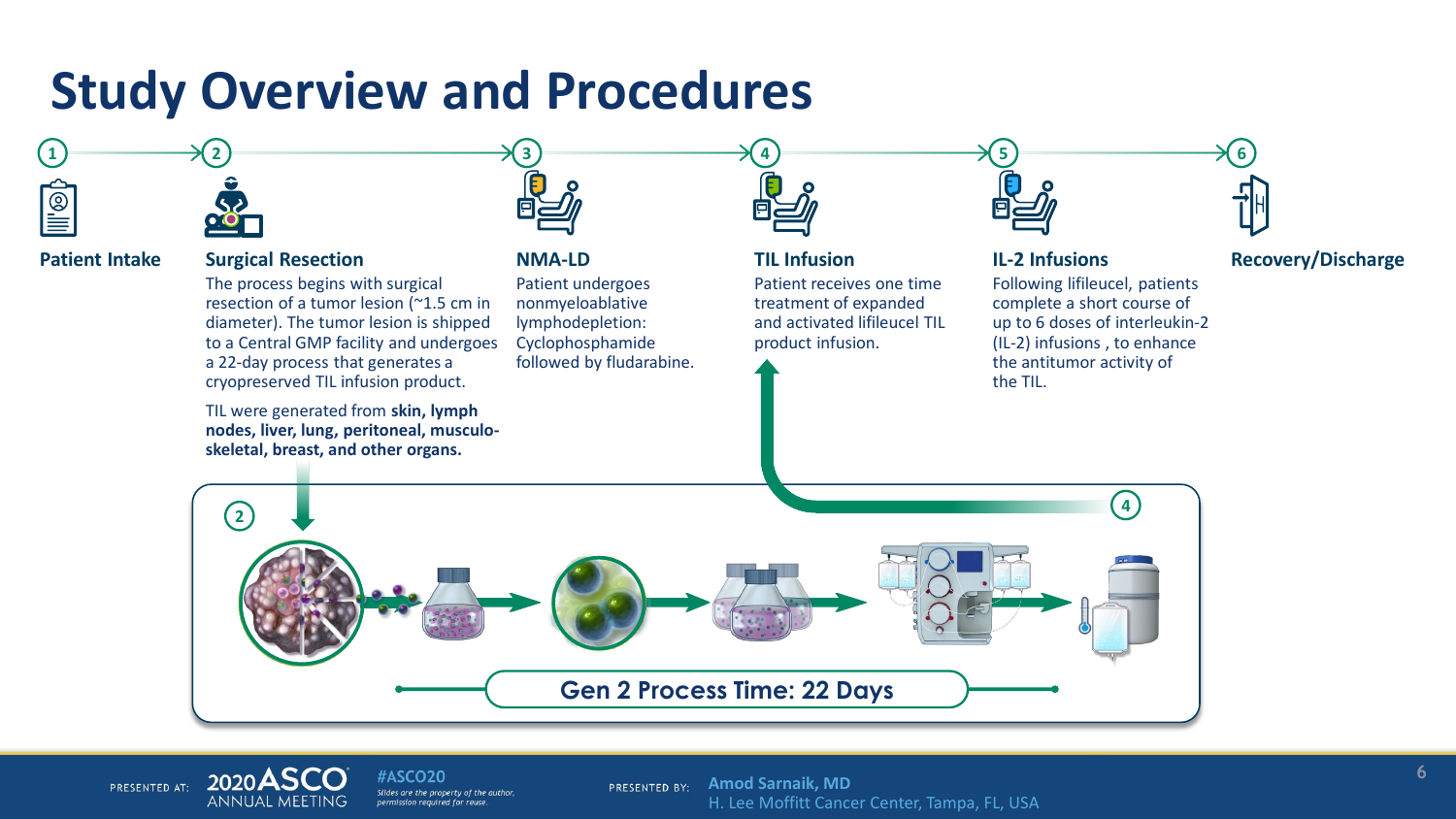### **Iovance C-144-01 Cohort 2 Safety:**

*Treatment Emergent Adverse Events (≥ 30%)*

|                                                                 | Cohort 2 (N=66)  |                        |                |
|-----------------------------------------------------------------|------------------|------------------------|----------------|
| <b>PREFERRED TERM</b>                                           | Any Grade, n (%) | Grade $3/4$ , n $(\%)$ | Grade 5, n (%) |
| Number of patients reporting at least one Treatment-Emergent AE | 66 (100)         | 64 (97.0)              | $2(3.0)*$      |
| Thrombocytopenia                                                | 59 (89.4)        | 54 (81.8)              | $\bf{0}$       |
| <b>Chills</b>                                                   | 53 (80.3)        | 4(6.1)                 | $\bf{0}$       |
| Anemia                                                          | 45 (68.2)        | 37(56.1)               | $\overline{0}$ |
| Pyrexia                                                         | 39(59.1)         | 11(16.7)               | $\bf{0}$       |
| Neutropenia                                                     | 37(56.1)         | 26(39.4)               | $\bf{0}$       |
| Febrile neutropenia                                             | 36(54.5)         | 36(54.5)               | $\overline{0}$ |
| Hypophosphatemia                                                | 30(45.5)         | 23(34.8)               | $\bf{0}$       |
| Leukopenia                                                      | 28(42.4)         | 23(34.8)               | $\bf{0}$       |
| Fatigue                                                         | 26(39.4)         | 1(1.5)                 | $\overline{0}$ |
| Hypotension                                                     | 24(36.4)         | 7(10.6)                | $\bf{0}$       |
| Lymphopenia                                                     | 23(34.8)         | 21(31.8)               | $\overline{0}$ |
| <b>Tachycardia</b>                                              | 23(34.8)         | 1(1.5)                 | 0              |

\*One death was due to intra-abdominal hemorrhage considered possibly related to TIL and one was due to acute respiratory failure assessed as not related to TIL per investigator assessment. Patients with multiple events for a given preferred term are counted only once using the maximum grade under each preferred term.

Treatment-Emergent Adverse Events refer to all AEs starting on or after the first dose date of TIL up to 30 days.



#ASCO20 Slides are the property of the author, permission required for reuse.

**PRESENTED BY:** Amod Sarnaik, MD H. Lee Moffitt Cancer Center, Tampa, FL, USA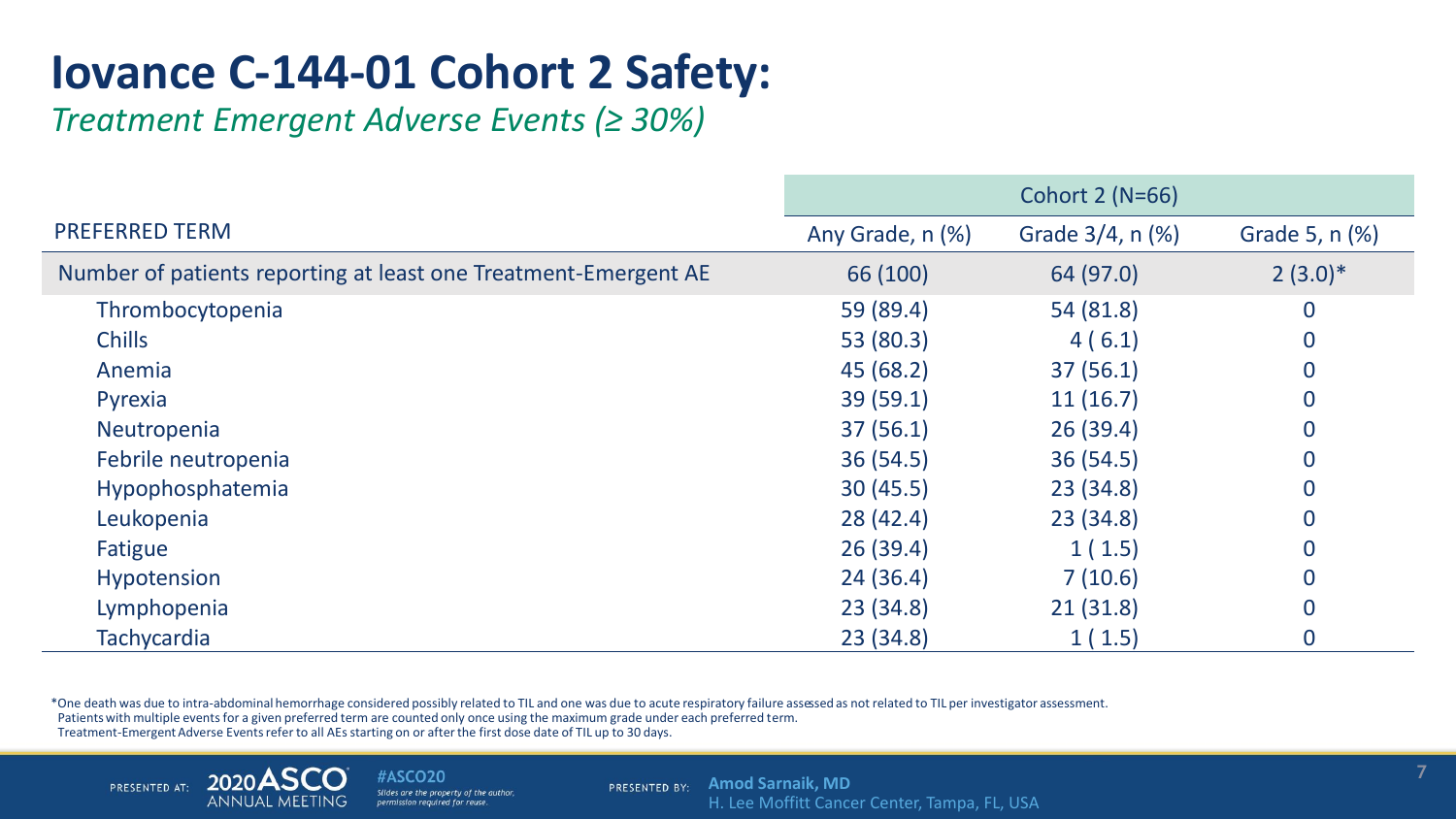# **C-144-01 Cohort 2 Safety:**

*Adverse Events over Time* 

 $260 -$ 

 $240 -$ 

 $220 -$ 

 $200 -$ 

180

160

 $120 -$ 

 $100 -$ 

AEs\*



- Median number of IL-2 doses administered was 6
- Decreasing frequency of AEs over time is reflective of potential benefit of one-time treatment with lifileucel



\*The number of AEs is cumulative and represent the total number of patients dosed.



#ASCO20 ilides are the property of the author permission required for reuse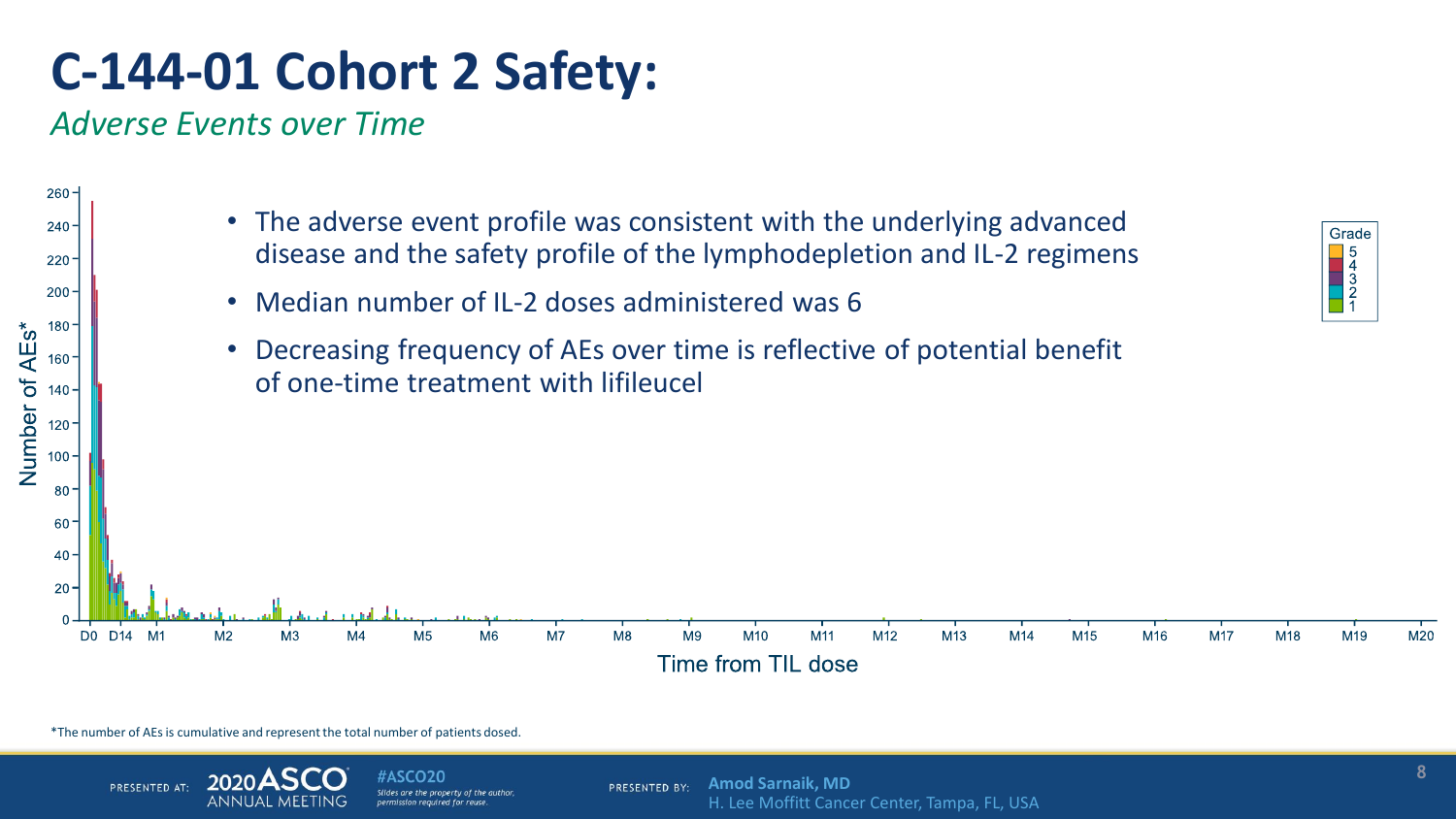# **C-144-01 Cohort 2 Efficacy**

| <b>RESPONSE</b>                    | PATIENTS, N=66<br>n(%) |
|------------------------------------|------------------------|
| <b>Objective Response Rate</b>     | 24 (36.4)              |
| <b>Complete Response</b>           | 2(3.0)                 |
| <b>Partial Response</b>            | 22(33.3)               |
| <b>Stable Disease</b>              | 29 (43.9)              |
| <b>Progressive Disease</b>         | 9(13.6)                |
| Non-Evaluable <sup>(1)</sup>       | 4(6.1)                 |
| Disease Control Rate               | 53 (80.3)              |
| <b>Median Duration of Response</b> | <b>Not Reached</b>     |
| Min, Max (months)                  | $2.2, 26.9+$           |

- After a median study follow-up of 18.7 months, median DOR was still not reached (range 2.2, 26.9+)
- Response was seen regardless of location of tumor resected
- Mean number of TIL cells infused: 27.3 x 10<sup>9</sup>

 $(1)$  NE due to not reaching first assessment.

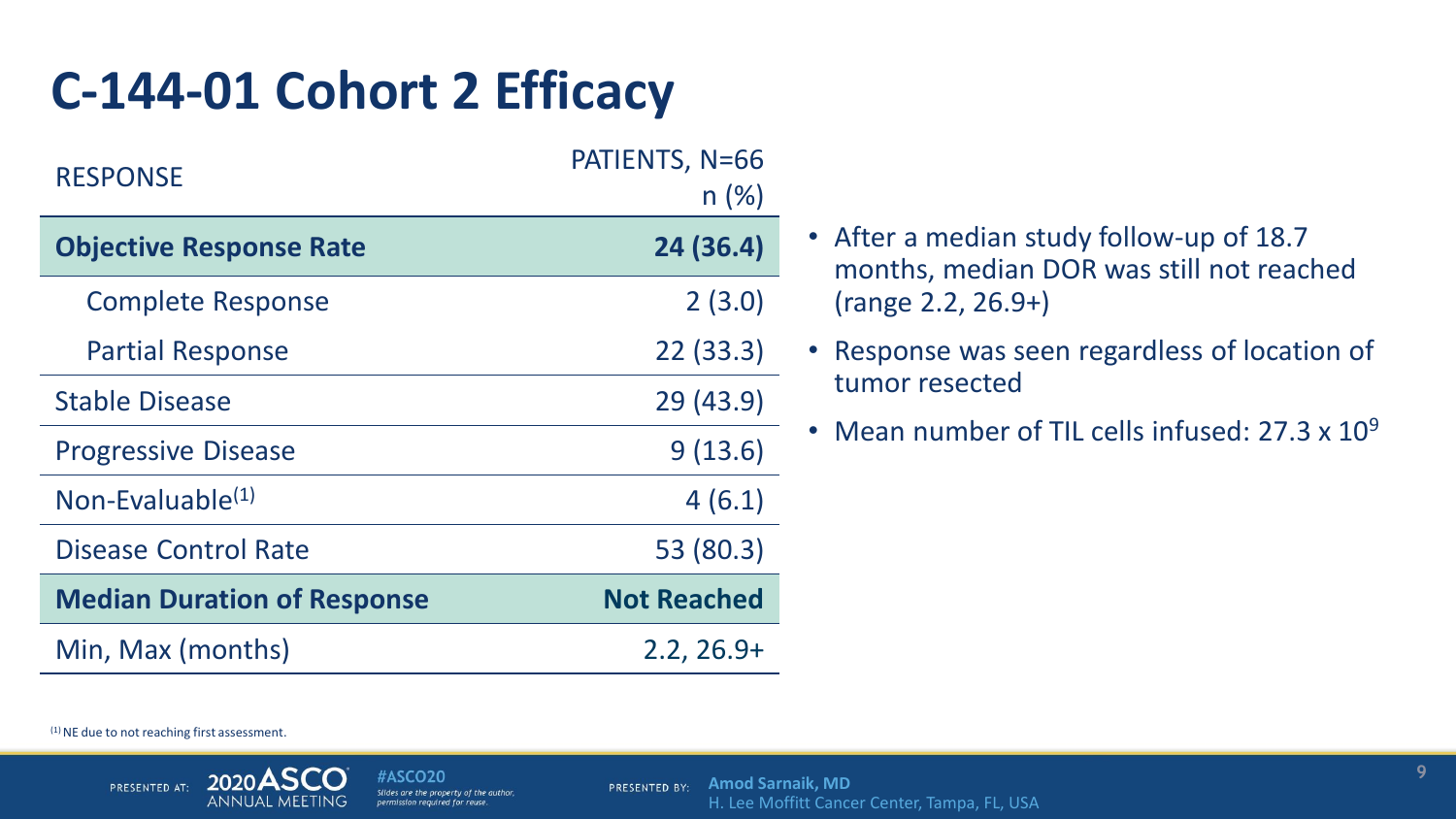## **C-144-01 Cohort 2 ORR By Subgroup**

| <b>Subgroup</b>                                            |                       | n/N   | <b>ORR</b> | 95% CI       |                                  |
|------------------------------------------------------------|-----------------------|-------|------------|--------------|----------------------------------|
| <b>Overall</b>                                             |                       | 24/66 | 36.4       | (24.9, 49.1) |                                  |
| <b>Age Group</b>                                           | $65$                  | 19/52 | 36.5       | (23.6, 51.0) |                                  |
|                                                            | $\geq 65$             | 5/14  | 35.7       | (12.8, 64.9) |                                  |
| <b>Prior Anti-CTLA-4 Use</b>                               | <b>Yes</b>            | 19/53 | 35.8       | (23.1, 50.2) |                                  |
|                                                            | <b>No</b>             | 5/13  | 38.5       | (13.9, 68.4) |                                  |
| <b>BRAF Mutation Status</b>                                | V600 or V600K Mutated | 7/17  | 41.2       | (18.4, 67.1) |                                  |
|                                                            | Non-mutated           | 17/49 | 34.7       | (21.7, 49.6) |                                  |
| <b>PD-L1 Status</b><br>$(TPS \ge 1\% \text{ vs } \le 1\%)$ | $\geq$ 1%             | 13/36 | 36.1       | (20.8, 53.8) |                                  |
|                                                            | $1\%$                 | 4/11  | 36.4       | (10.9, 69.2) |                                  |
| <b>PD-L1 Status</b><br>(TPS ≥5% vs <5%)                    | $\geq 5\%$            | 9/24  | 37.5       | (18.8, 59.4) |                                  |
|                                                            | $< 5\%$               | 8/23  | 34.8       | (16.4, 57.3) |                                  |
| <b>Baseline ECOG</b>                                       | $\overline{0}$        | 16/37 | 43.2       | (271, 60.5)  |                                  |
|                                                            | $\geq$ 1              | 8/29  | 27.6       | (12.7, 47.2) |                                  |
|                                                            |                       |       |            |              | 60<br>80<br>100<br>20<br>0<br>40 |

### **Responses were demonstrated:**

- Across a wide age range
- Even in patients who have progressed on prior anti-CTLA-4 or prior BRAF
- Regardless of the BRAF mutational status
- Equally in patients with PD-L1 low or high levels

CI, Confidence interval. 95% CI is calculated using the Clopper-Pearson Exact test.



#ASCO20 Slides are the property of the author, permission required for reuse

**Amod Sarnaik, MD** PRESENTED BY: H. Lee Moffitt Cancer Center, Tampa, FL, USA

**ORR (95% CI)**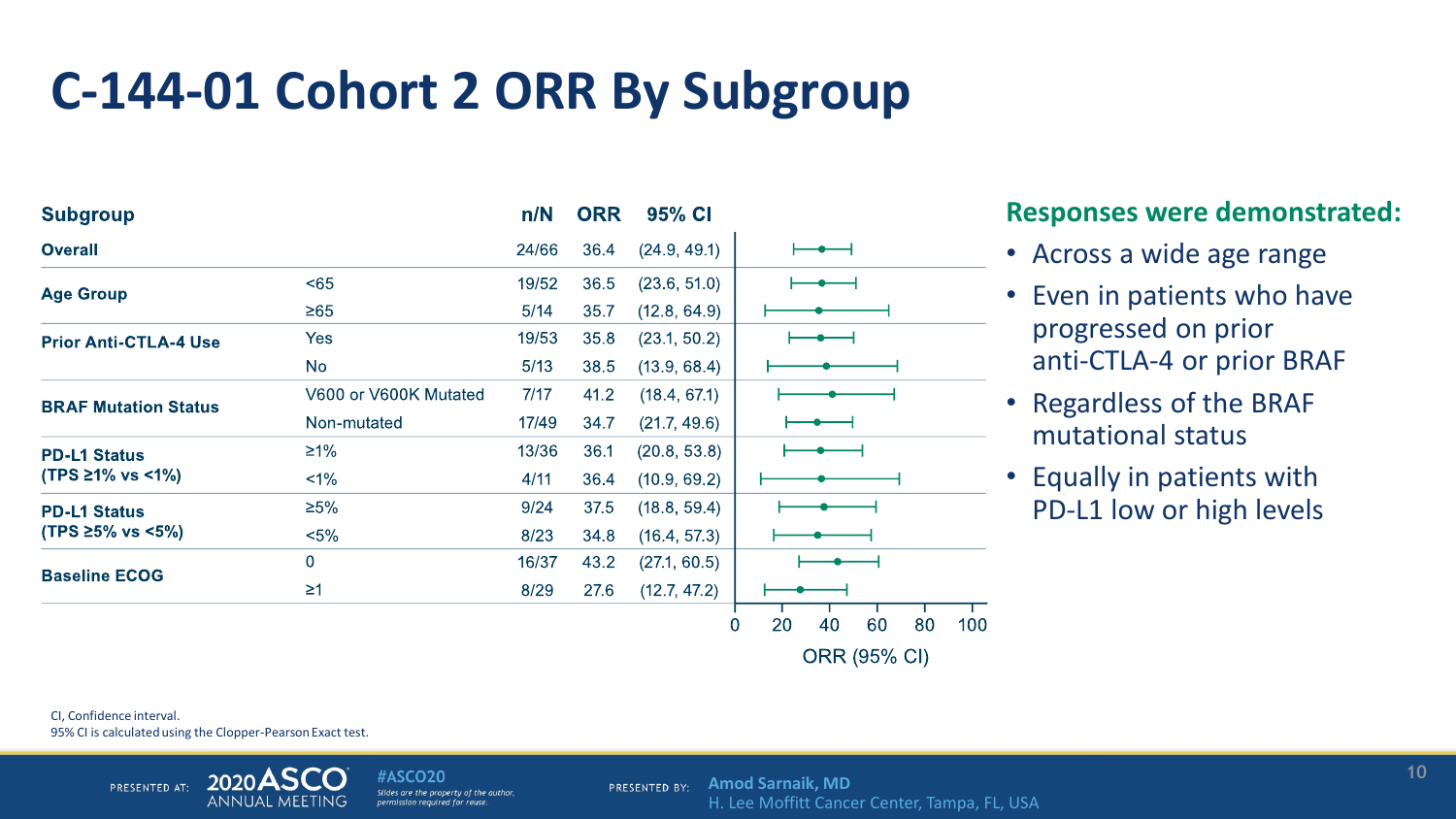# **C-144-01 Cohort 2 ORR By Subgroup**

| <b>Subgroup</b>                                                   |                             | n/N   | <b>ORR</b> | 95% CI         |                                               |
|-------------------------------------------------------------------|-----------------------------|-------|------------|----------------|-----------------------------------------------|
| <b>Overall</b>                                                    |                             | 24/66 | 36.4       | (24.9, 49.1)   |                                               |
|                                                                   | $\leq$ ULN                  | 15/39 | 38.5       | (23.4, 55.4)   |                                               |
| <b>Baseline Lactate</b><br><b>Dehydrogenase</b>                   | $1-2 \times ULN$            | 8/19  | 42.1       | (20.3, 66.5)   |                                               |
|                                                                   | $>2 \times ULN$             | 1/8   | 12.5       | (0.3, 52.7)    |                                               |
| <b>Baseline Target Lesion</b><br><b>Sum of Diameters</b>          | $< 70$ mm                   | 14/26 | 53.8       | (33.4, 73.4)   |                                               |
|                                                                   | $\geq 70$ mm                | 10/40 | 25.0       | (12.7, 41.2)   |                                               |
| <b>Patients with Baseline</b><br><b>Liver Lesion</b>              |                             | 8/23  | 34.8       | (16.4, 57.3)   |                                               |
| <b>Patients with Baseline</b><br><b>Brain and/or Liver Lesion</b> |                             | 9/28  | 32.1       | (15.9, 52.4)   |                                               |
| Time from Stop of Anti-PD-1/<br><b>PD-L1 to TIL Infustion</b>     | $\leq$ median (4.76 months) | 12/33 | 36.4       | (20.4, 54.9)   |                                               |
|                                                                   | $>$ median (4.76 months)    | 12/33 | 36.4       | (20, 4, 54, 9) |                                               |
|                                                                   |                             |       |            |                | 80<br>20<br>40<br>60<br>100<br>$\overline{0}$ |
|                                                                   |                             |       |            |                | <b>ORR (95% CI)</b>                           |

### **Responses were demonstrated:**

- In patients with elevated LDH  $(1-2x)$
- In patients with bulky disease at baseline
- Patients with lesions in liver and/or brain
- Patients post anti-PD-1 regardless of duration of time from the patient's last anti-PD-1/L1

ULN, Upper Limit Normal; CI, Confidence interval. 95% CI is calculated using the Clopper-Pearson Exact test.



#ASCO20 Slides are the property of the author, permission required for reuse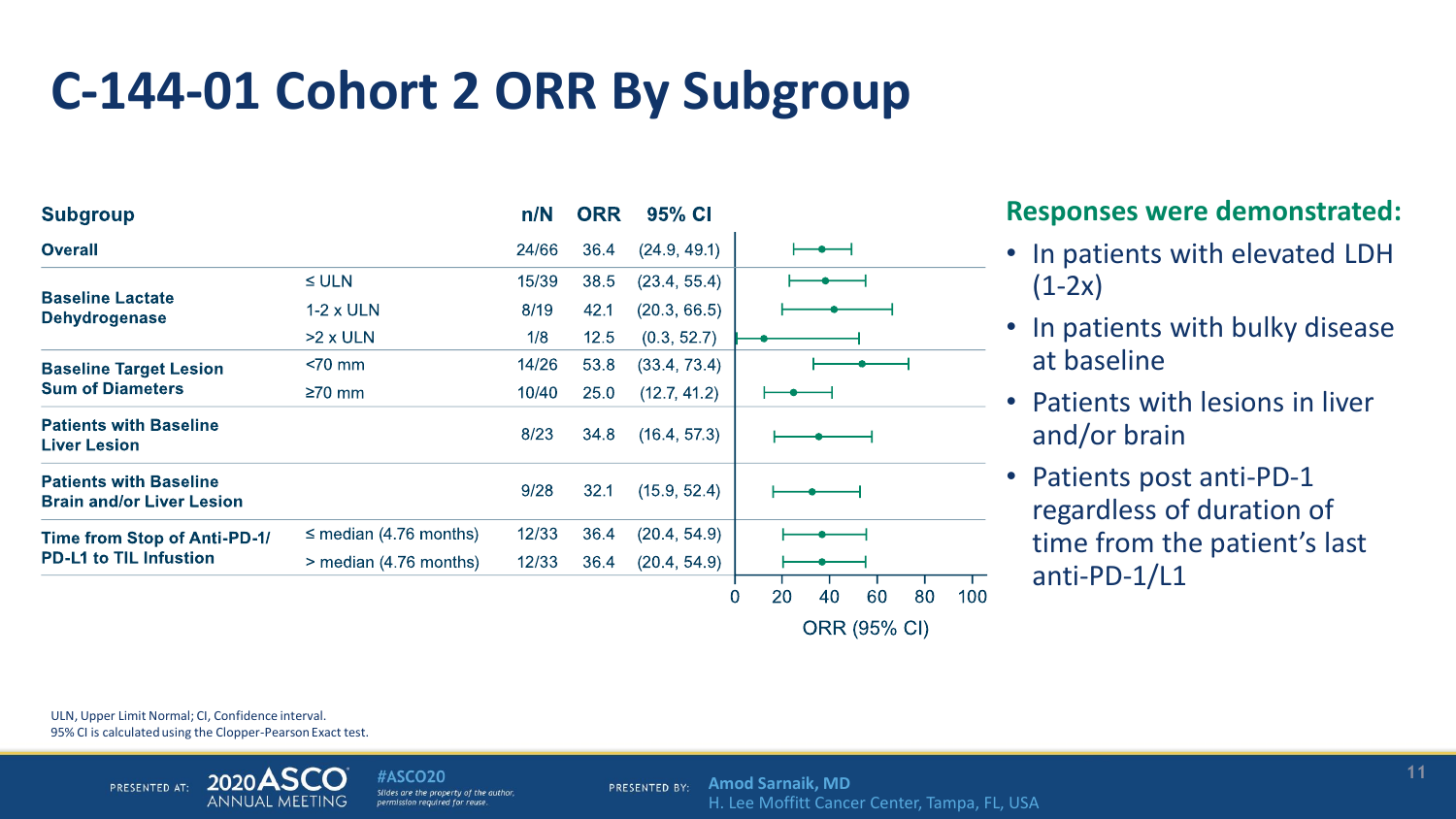# **C-144-01 Cohort 2 Efficacy: Best Overall Response**



Patient No.

Three subjects had no post TIL disease assessment due to early death, and one due to start of new anti-cancer therapy.



#ASCO20 Slides are the property of the author permission required for reuse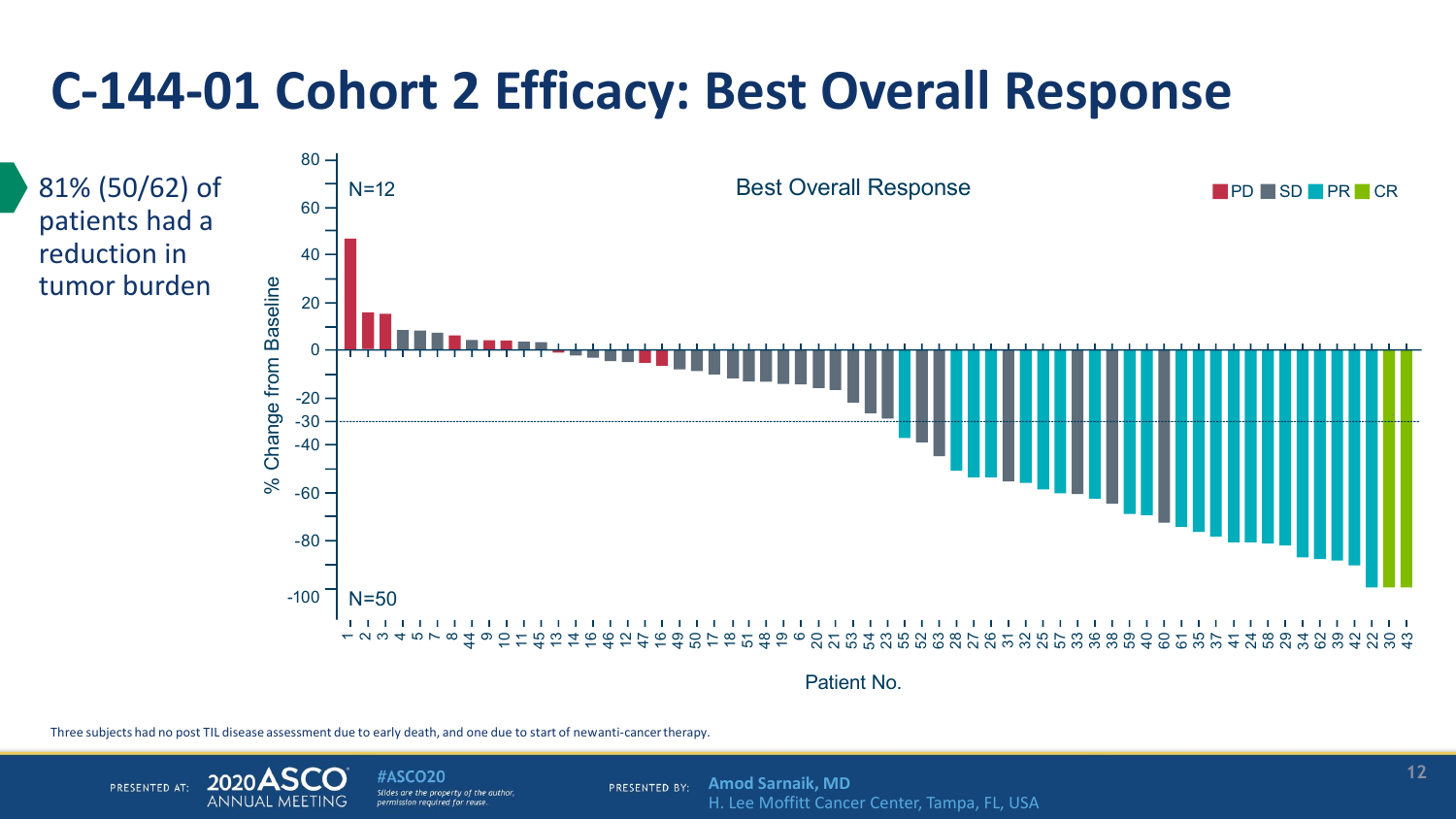### **C-144-01 Cohort 2 Efficacy:**

*Time to Response for Evaluable Patients (PR or Better)*



Time (months) since TIL infusion

(1) BOR is best overall response on prior anti-PD-1 immunotherapy (2) U: unknown (3) Patient 22 BOR is PR



#ASCO20 Slides are the property of the author, permission required for reuse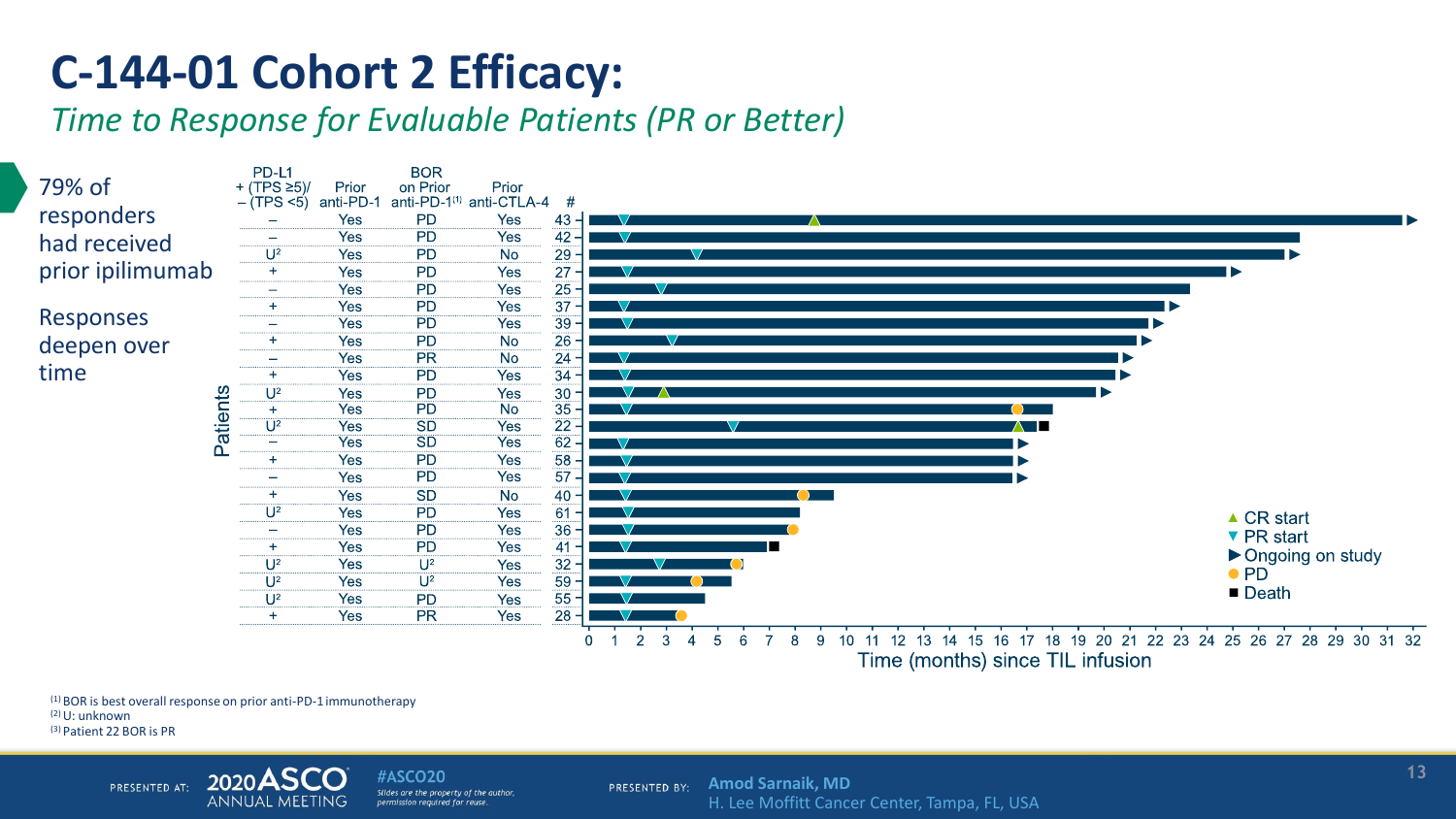# **C-144-01 Cohort 2: Conclusions**

- In heavily pretreated metastatic melanoma patients with high baseline disease burden who progressed on multiple prior therapies, including anti-PD-1 and BRAF/MEK inhibitors, if BRAFV600 mutant, lifileucel treatment results in:
	- 36.4% ORR
	- 80.3% DCR
	- Median DOR was still not reached at 18.7 months of median study follow up
- Responses deepen over time

Lifileucel has demonstrated potential efficacy and durability of response for patients with metastatic melanoma and represents a viable therapeutic option warranting further investigation

Cohort 4 in C-144-01 recently completed enrollment in support of lifileucel registration